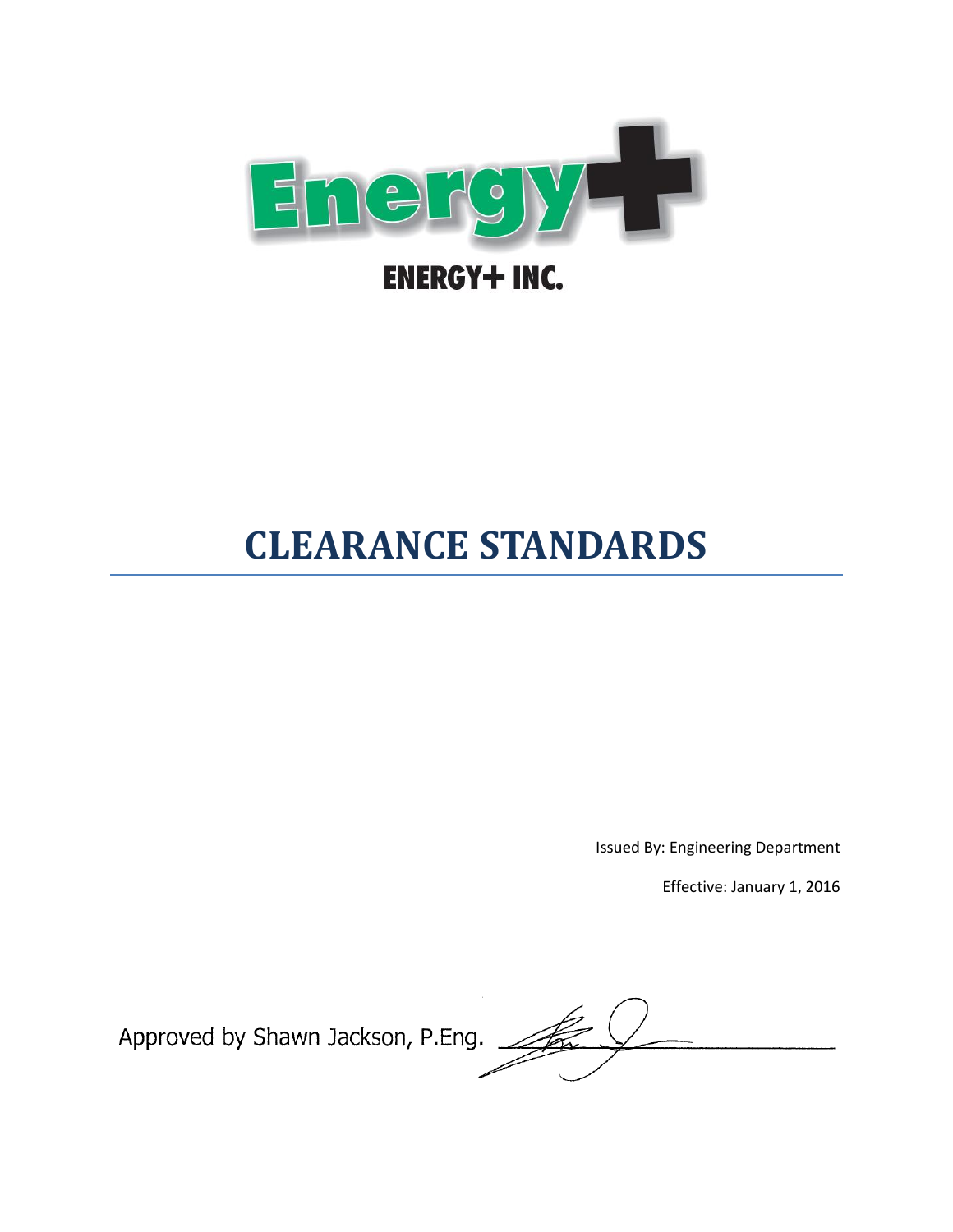# **Table of Contents**

| CLEARANCES OF CONDUCTORS PASSING BY OR OVER BUILDINGS, SIGNS, LAMPS, TRAFFIC SIGNS, STANDARDS, |  |
|------------------------------------------------------------------------------------------------|--|
|                                                                                                |  |
|                                                                                                |  |
| VERTICAL CLEARANCES OF CONDUCTORS CROSSING EACH OTHER AND CARRIED ON DIFFERENT SUPPORTING      |  |
| VERTICAL CLEARANCES BETWEEN SUPPLY CONDUCTORS AND COMMUNICATION CONDUCTORS CARRIED ON          |  |
|                                                                                                |  |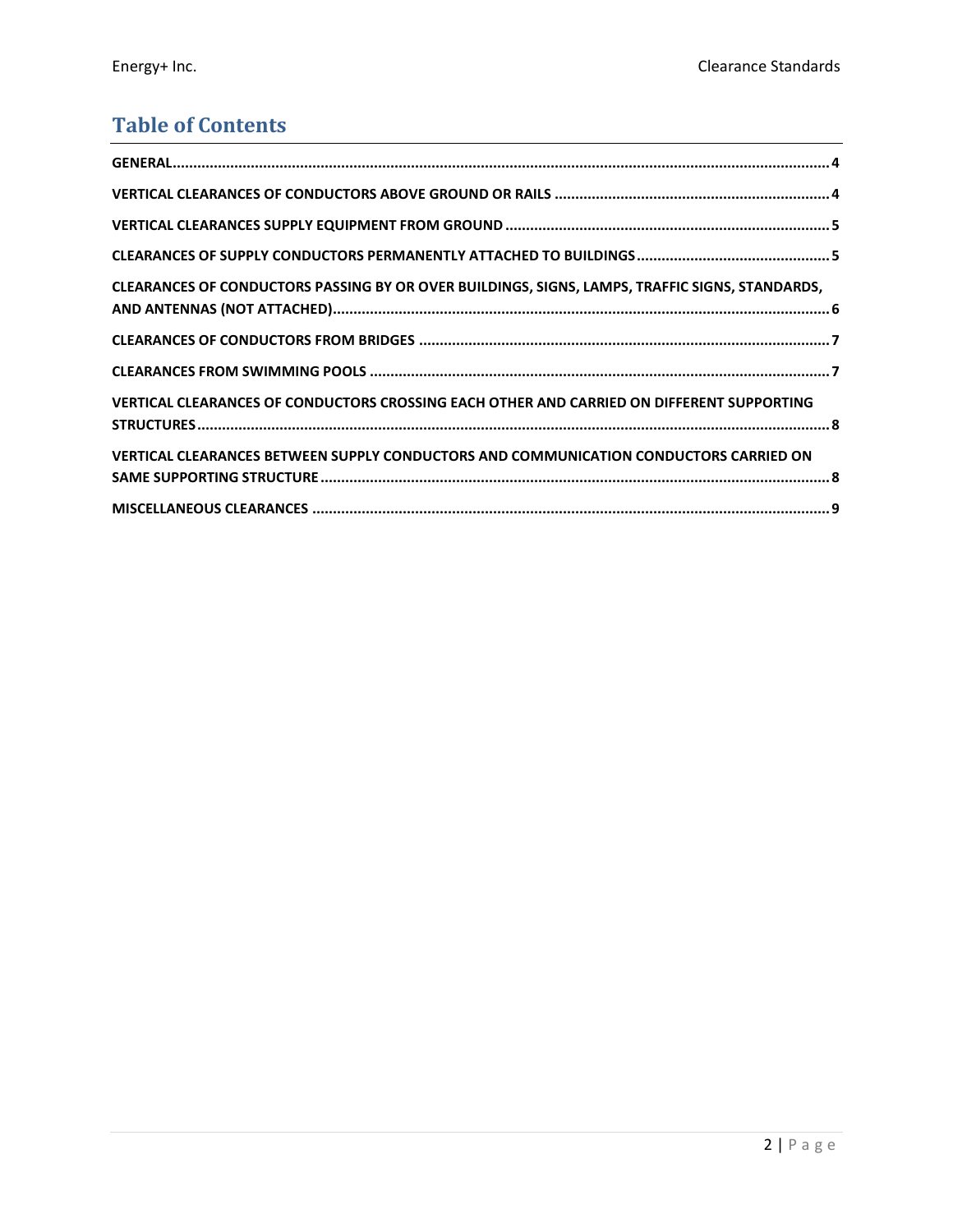# **List of Tables**

| TABLE 1: MINIMUM VERTICAL CLEARANCES OF CONDUCTORS ABOVE GROUND OR RAILS 5                    |  |
|-----------------------------------------------------------------------------------------------|--|
|                                                                                               |  |
| TABLE 3: MINIMUM HORIZONTAL CLEARANCES OF SUPPLY CONDUCTORS ATTACHED TO BUILDINGS 6           |  |
| TABLE 4: MINIMUM CLEARANCES OF CONDUCTORS PASSING BY OR OVER BUILDINGS, SIGNS, LAMPS, TRAFFIC |  |
|                                                                                               |  |
| TABLE 6: MINIMUM VERTICAL CLEARANCES OF CONDUCTORS CROSSING EACH OTHER AND CARRIED ON         |  |
| TABLE 7: MINIMUM VERTICAL CLEARANCES BETWEEN SUPPLY CONDUCTORS AND COMMUNICATION              |  |

# **List of Figures**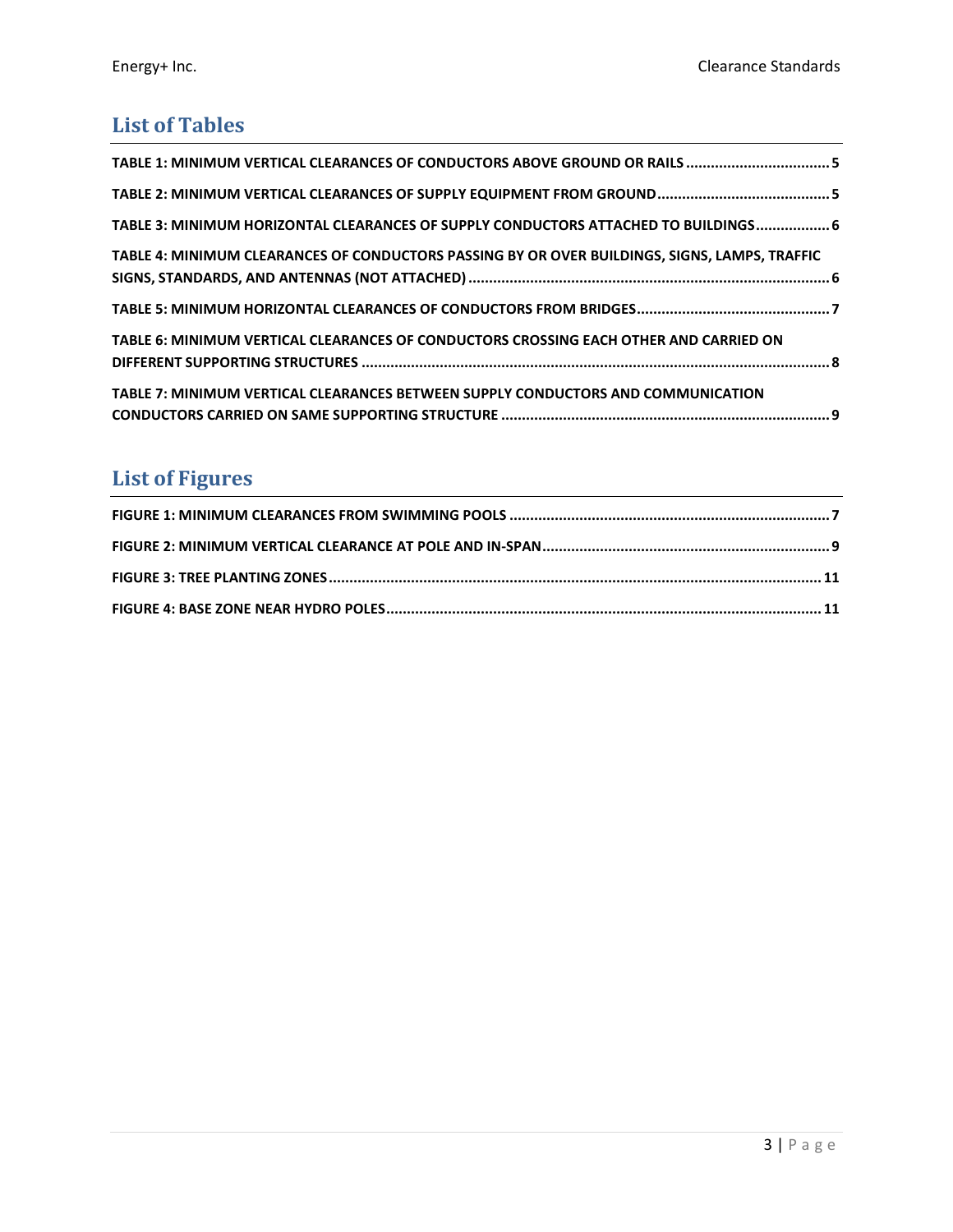### <span id="page-3-0"></span>**General**

These specifications apply to the lines and equipment of electric supply and communication utilities located outside of buildings and fenced supply stations in the City of Cambridge, the Township of North Dumfries, and the County of Brant. This manual covers the vertical clearances to grade, railway crossings, etc. as well as horizontal clearances to buildings, bridges and other structures. It covers the clearances required between overhead distribution circuits and communication circuits. The clearances are derived from CSA Standard CAN/CSA-C22.3 No. 1-15 Overhead Systems (latest revision), the Ontario Electrical Safety Code (latest revision), and the ESA's tree planting guidelines "Planting Under or Around Powerlines and Electrical Equipment".

The stated clearances for conductors are minimum values related to maximum loading and service conditions and represent design limits rather than clearances for construction or day-to-day operation. Consequently, clearances under day-to-day conditions will be greater than the stated minimum clearances when loading and service conditions are less severe. Vertical clearances shall apply under maximum sag, whether thermally loaded or physically loaded under wind and/or ice.

- 1. Maximum thermal loading
	- a. 100°C for bare supply conductors
	- b. 80°C for secondary insulated conductors
	- c. 50° for bare neutral conductor\*
- 2. Maximum ice and wind loadings
	- a. Heavy loaded condition (-20°C/12.5mm ice/400Nm<sup>2</sup> horizontal wind loading )for communication cables and bare neutral conductor\*

\*Maximum sag of bare neutral conductor is the greater of these two conditions

**All horizontal clearances specified are minimum clearances and do not take into consideration conductor swing. The conductor swing at maximum sag must be added to the minimum specifications specified in this document. If conductor swing is unknown, a value of 1.8m shall be used.**

It is the responsibility of the individual using these clearance standards to check with Energy+ Inc. that they are using the latest edition before beginning any work. Energy+ Inc. shall not be responsible in any way for failure to do so.

### <span id="page-3-1"></span>**Vertical Clearances of Conductors above Ground or Rails**

The minimum vertical clearances of wires and conductors above ground or rails are specified in Table 1: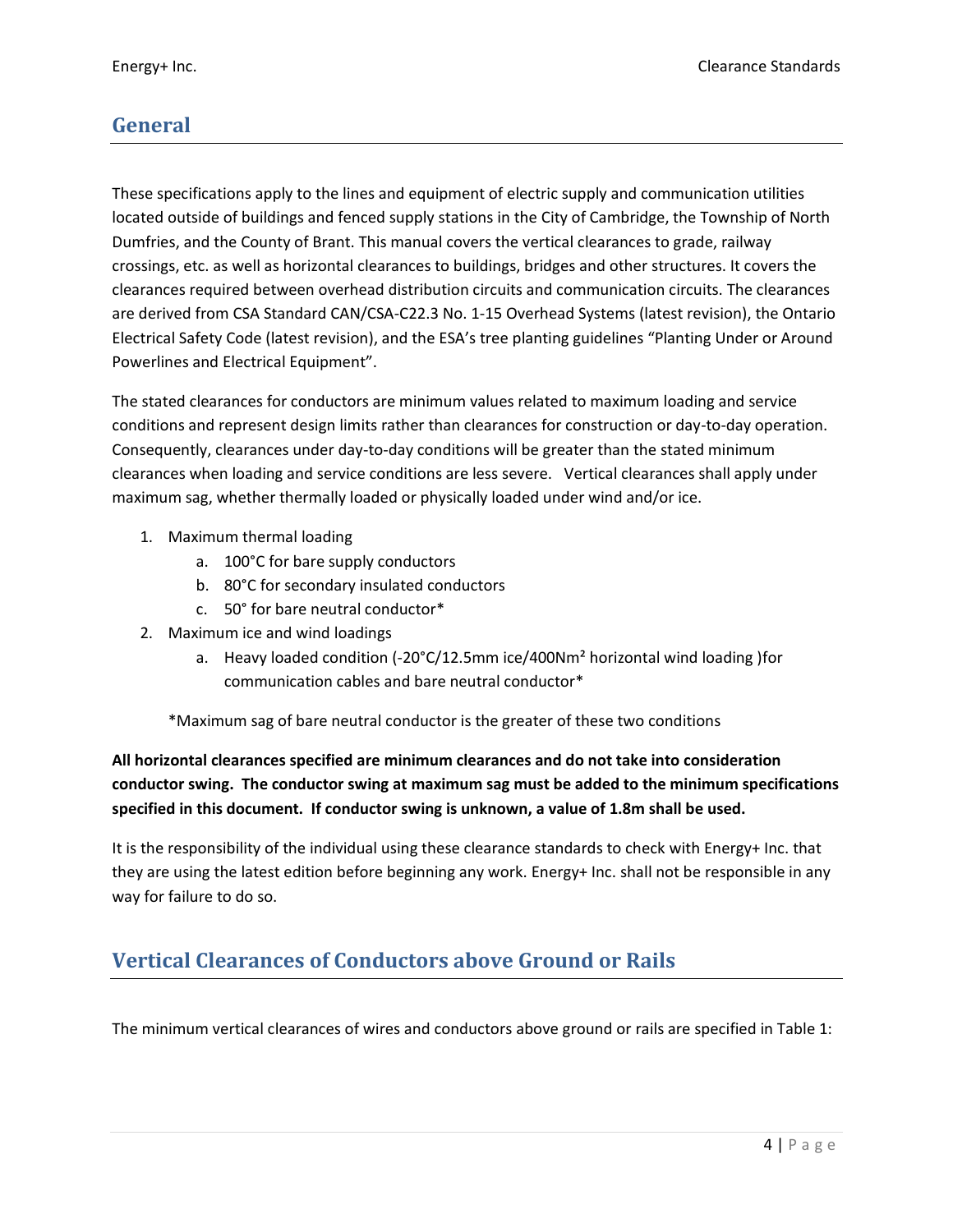| <b>Conductors</b> | <b>Over or Alongside</b><br>Land Likely to be<br><b>Travelled by Road</b><br><b>Vehicles (highways,</b><br>streets) or Over Right-<br>of-Way of U/G<br><b>Pipelines</b> | Over<br><b>Driveways</b><br>to<br><b>Residences</b><br>and<br><b>Residence</b><br><b>Garages</b> | <b>Alongside Roads</b><br>and Highways in<br><b>Areas Unlikely to</b><br>be Travelled by<br><b>Road Vehicles and</b><br>Within 1.5m of<br>Road Right-of-<br>Way | <b>Above Top of Rail</b><br>at Railway<br><b>Crossings</b> |
|-------------------|-------------------------------------------------------------------------------------------------------------------------------------------------------------------------|--------------------------------------------------------------------------------------------------|-----------------------------------------------------------------------------------------------------------------------------------------------------------------|------------------------------------------------------------|
| Guying            |                                                                                                                                                                         |                                                                                                  | 3.0 <sub>m</sub>                                                                                                                                                |                                                            |
| Communications    | 4.42m                                                                                                                                                                   | 3.7 <sub>m</sub>                                                                                 |                                                                                                                                                                 | 7.3 <sub>m</sub>                                           |
|                   |                                                                                                                                                                         |                                                                                                  |                                                                                                                                                                 |                                                            |
| 0 to 750V         |                                                                                                                                                                         |                                                                                                  | 3.4 <sub>m</sub>                                                                                                                                                |                                                            |

<span id="page-4-4"></span><span id="page-4-2"></span>**Table 1: Minimum Vertical Clearances of Conductors above Ground or Rails**

#### Notes:

- 1. Where oversize vehicles are expected, the clearances specified shall be increased by the amount by which the combined vehicle and load height exceeds 4.15m
- 2. Railway clearances must be increased by at least 0.3m for ballast changes. Ballast is crushed stone or gravel placed between and below the ties of railway tracks.
- 3. Where snow is not cleared away, these clearances must be increased by 0.4m.

### <span id="page-4-0"></span>**Vertical Clearances Supply Equipment from Ground**

The minimum vertical clearances above ground of pole mounted supply equipment such as transformers, capacitors, arresters, etc. are specified in Table 2:

| Location of<br>Equipment | <b>Effectively Grounded Cases</b><br>of Supply Equipment<br>(Transformers, Capacitors,<br>Regulators, etc.) |                  | Live or Exposed Current Carrying Parts of Supply<br>Equipment (Arrestors, Switches, etc.) and<br><b>Ungrounded Cases of Supply Equipment</b><br>(Transformers, Capacitors, Regulators, etc.) |  |
|--------------------------|-------------------------------------------------------------------------------------------------------------|------------------|----------------------------------------------------------------------------------------------------------------------------------------------------------------------------------------------|--|
|                          | 0 to 27.6/16kV                                                                                              | 0 to 750V        | >750V to 27.6/16kV                                                                                                                                                                           |  |
| Areas accessible to      | 3.0 <sub>m</sub>                                                                                            | 3.0 <sub>m</sub> | 3.4 <sub>m</sub>                                                                                                                                                                             |  |
| pedestrians only         |                                                                                                             |                  |                                                                                                                                                                                              |  |
| Areas likely to be       | 4.4m                                                                                                        | 4.4 <sub>m</sub> | 4.7 <sub>m</sub>                                                                                                                                                                             |  |
| traveled by vehicles     |                                                                                                             |                  |                                                                                                                                                                                              |  |

<span id="page-4-3"></span>**Table 2: Minimum Vertical Clearances of Supply Equipment from Ground**

# <span id="page-4-1"></span>**Clearances of Supply Conductors Permanently Attached to Buildings**

Where the permanent attachment of supply conductors to buildings is necessary (for example, a service conductor), the minimum clearances of supply conductors from the surface of buildings are specified in Table 3: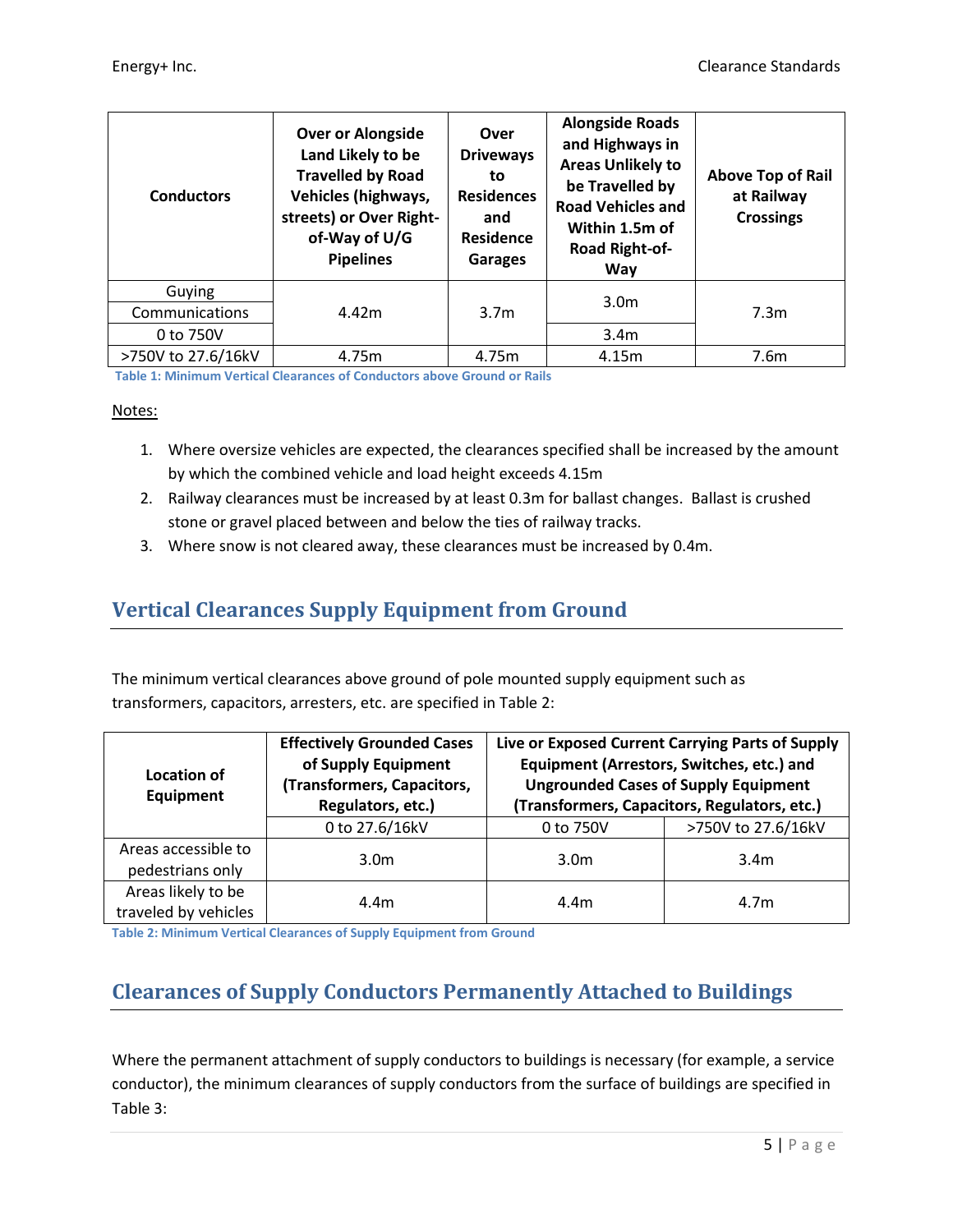| <b>Supply Conductors</b> | <b>Horizontal Clearance</b> |
|--------------------------|-----------------------------|
| 0 to 750V                | 1.0m                        |
| >750V to 27.6/16kV       | 3.0 <sub>m</sub>            |

<span id="page-5-1"></span>**Table 3: Minimum Horizontal Clearances of Supply Conductors attached to Buildings**

#### Notes:

- 1. The supply conductors shall not pass over the building to which they are attached.
- 2. The point of attachment of the supply conductors shall be on the same side as the customer's weather head and shall be located such that
	- a. The weather head is a minimum of 0.15m and a maximum of 0.3m above the support for the attachment of the overhead supply conductors; and
	- b. A minimum of 0.15m and a maximum of 0.3m horizontally from the customer's weather head.
- 3. The point of attachment shall not be less than 5.0m and not more than 9.0m above grade.
- 4. Supply conductors shall have a clearance of at least 0.3m from communication conductors at the point of attachment.

## <span id="page-5-0"></span>**Clearances of Conductors Passing by or Over Buildings, Signs, Lamps, Traffic Signs, Standards, and Antennas (not attached)**

The minimum clearances of conductors passing by or over buildings, signs, lamps, traffic signs, standards, and antennas are specified in Table 4:

|                          | <b>Horizontal Clearance</b>      | <b>Vertical Clearance</b>      |                     |  |
|--------------------------|----------------------------------|--------------------------------|---------------------|--|
|                          | To Buildings, Signs, Billboards, | Above Buildings, Signs,        | Above Lamp and      |  |
| <b>Supply Conductors</b> | Lamp and Traffic Sign Standards, | <b>Billboards, and Similar</b> | <b>Traffic Sign</b> |  |
| and Similar Plant        |                                  | Plant                          | Standards           |  |
| Guys and                 | 1.0 <sub>m</sub>                 |                                | 0.08 <sub>m</sub>   |  |
| Communications           |                                  | Not Allowed                    |                     |  |
| 0 to 750V                | 2.0 <sub>m</sub>                 |                                | 0.5 <sub>m</sub>    |  |
| >750V to 27.6/16kV       | 3.0 <sub>m</sub>                 |                                | 2.5m                |  |

<span id="page-5-2"></span>**Table 4: Minimum Clearances of Conductors passing by or Over Buildings, Signs, Lamps, Traffic Signs, Standards, and Antennas (not attached)**

#### Notes:

- 1. Clearances shall apply to any part of a building, including balconies, fire escapes, antennas and their supporting structures, and other permanent fixtures.
- 2. Where conductors pass in front of a barn window, barn door or entrance to hay mow, minimum horizontal clearance for conductors at all voltages shall be increased to 6.0m.
- 3. Where conductors pass in front of a window or other opening, the clearance should be increased by 1.5m. Where buildings exceed three storeys or 15.0m in height, the clearances should be increased by 3.0m so as to allow for the raising of ladders by the fire department.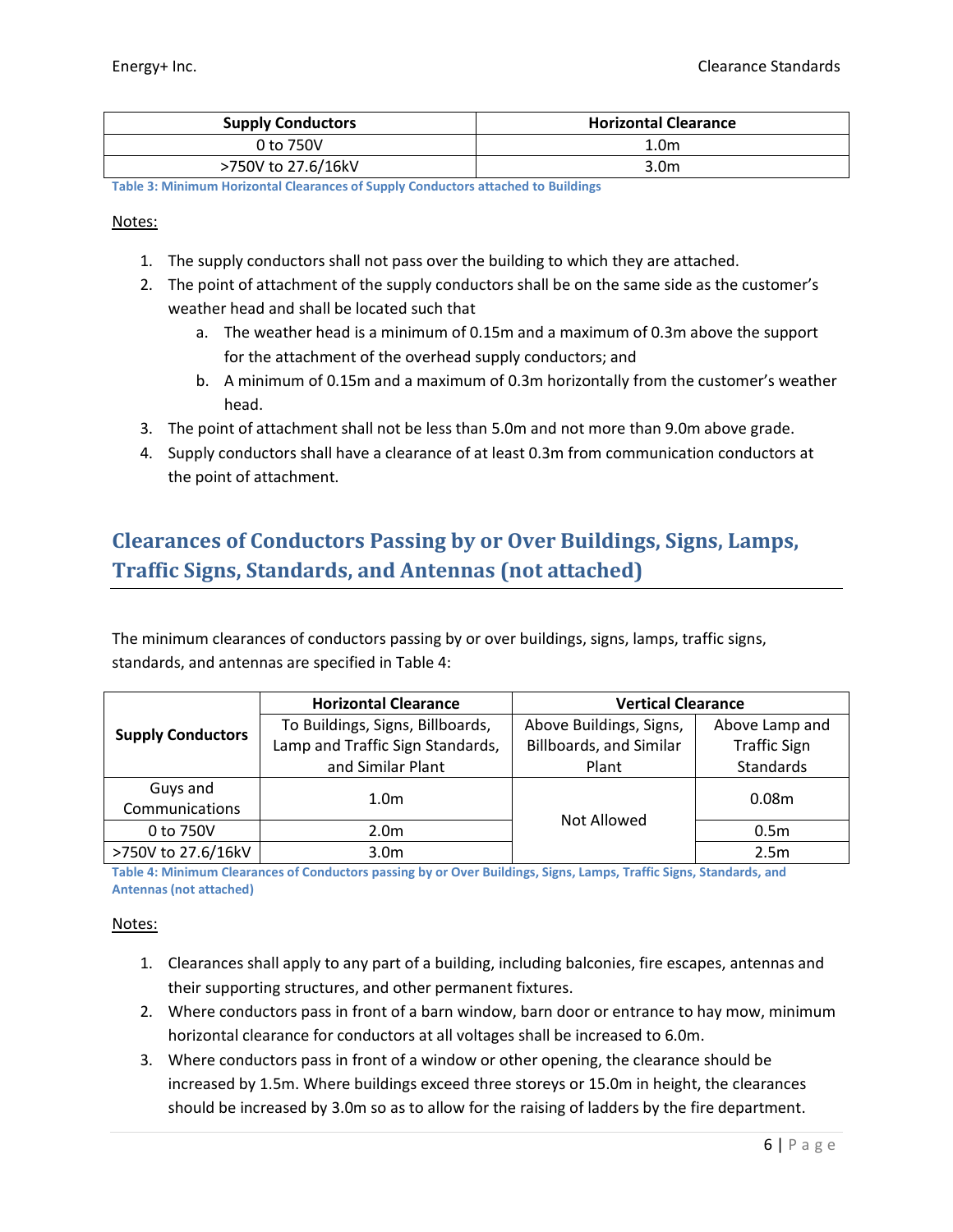- 4. Supply equipment containing flammable liquids (such as transformers) shall not be located within 6.0m, when measured in direct line of sight, from any door, window, combustible surface or material on the building unless a barrier wall satisfactory to Energy+ Inc. is installed.
- 5. Guy wires and communication cables shall not be allowed to rub against buildings or other plant.

### <span id="page-6-0"></span>**Clearances of Conductors from Bridges**

Conductors, other than insulated secondary service conductors (0 - 600V), shall not be attached to bridges. Clearances over or adjacent to portions of the bridge normally traversed by pedestrians or travelled by road vehicles or railways are covered b[y](#page-4-4) 

| >750V to 27.6/16kV                                                                                  | 75m | 75m |  | .6m |
|-----------------------------------------------------------------------------------------------------|-----|-----|--|-----|
| Table 1: Minimum Vertical Clearances of Conductors above Ground or Pails, Where conductors parallel |     |     |  |     |

ertical Clearances of Conductors above Ground or Rails. Where conductors parallel the bridge, the following horizontal clearances are required:

| <b>System Voltage</b> | <b>Horizontal Clearance</b> |
|-----------------------|-----------------------------|
| 0 to 750V             | 1.2 <sub>m</sub>            |
| >750V to 27.6/16kV    | 3.0m                        |

<span id="page-6-2"></span>**Table 5: Minimum Horizontal Clearances of Conductors from Bridges**

### <span id="page-6-1"></span>**Clearances from Swimming Pools**

Minimum vertical and horizontal clearances of conductors in the vicinity of below or above grade swimming pools shall be as shown below:



**Figure 1: Minimum Clearances from Swimming Pools**

<span id="page-6-3"></span>Location of Conductors: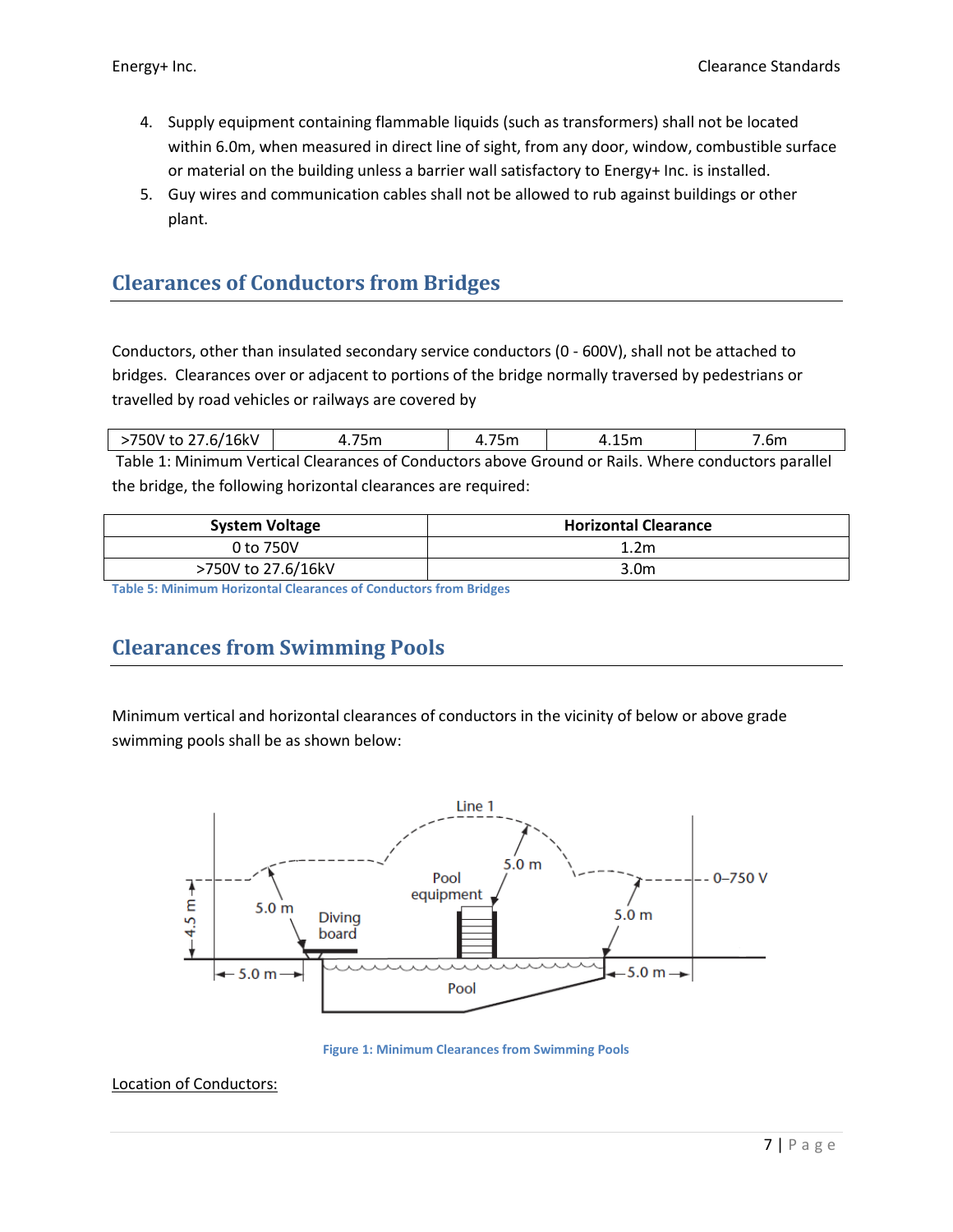- 1. Conductors shall not be placed below Line 1, referred to as the Pool Area.
- 2. Neutral supported insulated cables operating at 600V or less and neutral conductors must be above Line 1.
- 3. Supply conductors operating at 4.16/2.4kV, 8.32/4.8kV, or 27.6/16kV are not permitted above Line 1.
- 4. Supply equipment such as transformers, capacitors, lightning arresters, etc. will not be placed within the Pool Area.

No swimming pool shall be located within 1.5m of any underground wiring except for conductors supplying electrical equipment associated with the pool and protected by a ground fault circuit interrupter.

# <span id="page-7-0"></span>**Vertical Clearances of Conductors Crossing Each Other and Carried on Different Supporting Structures**

Minimum vertical clearances of conductors crossing each other and carried on different supporting structures shall be as shown below:

| <b>Conductor Being</b>      | <b>Conductor at Upper Level</b>              |                  |                    |  |
|-----------------------------|----------------------------------------------|------------------|--------------------|--|
| <b>Crossed Over</b>         | Span Guys and<br><b>Communication Cables</b> | 0 to 750V        | >750V to 27.6/16kV |  |
| Span Guys                   | 0.2 <sub>m</sub>                             | 0.2 <sub>m</sub> | 0.5 <sub>m</sub>   |  |
| <b>Communication Cables</b> | 0.2 <sub>m</sub>                             | 0.3 <sub>m</sub> | 0.6 <sub>m</sub>   |  |
| 0 to 750V                   | Not Allowed                                  | 0.3 <sub>m</sub> | 0.5 <sub>m</sub>   |  |
| >750 to 27.6/16kV           | Not Allowed                                  | Not Allowed      | 0.6m               |  |

<span id="page-7-2"></span>**Table 6: Minimum Vertical Clearances of Conductors Crossing Each Other and Carried on Different Supporting Structures**

All vertical clearances apply with the upper conductor at maximum sag and the lower conductor assumed to form a straight line between its points of support.

# <span id="page-7-1"></span>**Vertical Clearances between Supply Conductors and Communication Conductors Carried on Same Supporting Structure**

Where supply conductors and communication conductors are located on the same structure the following clearances shall be maintained:

| <b>System Voltage</b> | <b>Vertical Clearance to</b><br><b>Communication at Attachment</b><br><b>Points</b> | <b>Vertical Clearance to</b><br><b>Communication In-Span</b> |
|-----------------------|-------------------------------------------------------------------------------------|--------------------------------------------------------------|
| 0 to 750V             | 1.0 <sub>m</sub>                                                                    | 10cm                                                         |
| >750V to 27.6/16kV    | 1.2 <sub>m</sub>                                                                    | 40cm                                                         |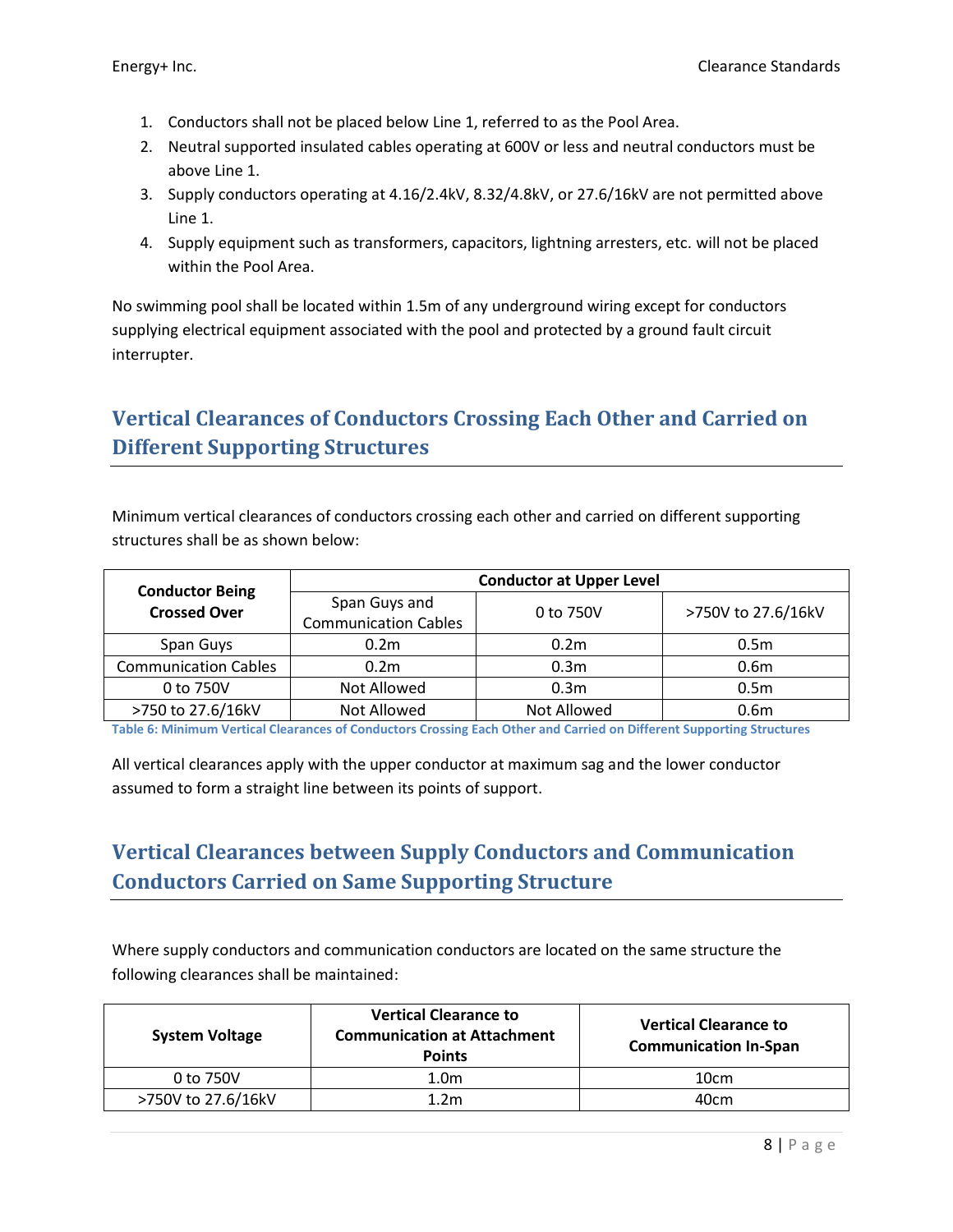#### <span id="page-8-1"></span>**Table 7: Minimum Vertical Clearances between Supply Conductors and Communication Conductors Carried on Same Supporting Structure**

All vertical clearances apply with the upper conductor at maximum sag and the lower conductor assumed to form a straight line between its points of support:



**Figure 2: Minimum Vertical Clearance at Pole and In-Span**

### <span id="page-8-2"></span><span id="page-8-0"></span>**Miscellaneous Clearances**

1. Hydrants

Supporting structures (including guys or attachments) that are less than 2.0m above the top of a hydrant shall have a minimum horizontal separation from the hydrant of 1.0m.

2. Silos

Overhead conductors shall not be closer than 12.0m measured horizontally from silos to the closest conductor, with the conductor at rest.

3. Wells

Overhead conductors shall not be erected over wells from which pump rods may be lifted and come in contact with the conductors. In determining pole heights and conductor locations near wells, sufficient clearance should be allowed to permit the minimum length of pipe being lifted from the well and allowed to fall in an arc to the ground without contacting the conductors at rest.

4. Windmills

Overhead conductors shall not be located within 6.0m, measured horizontally from any such types of structure, to the closest conductor at rest.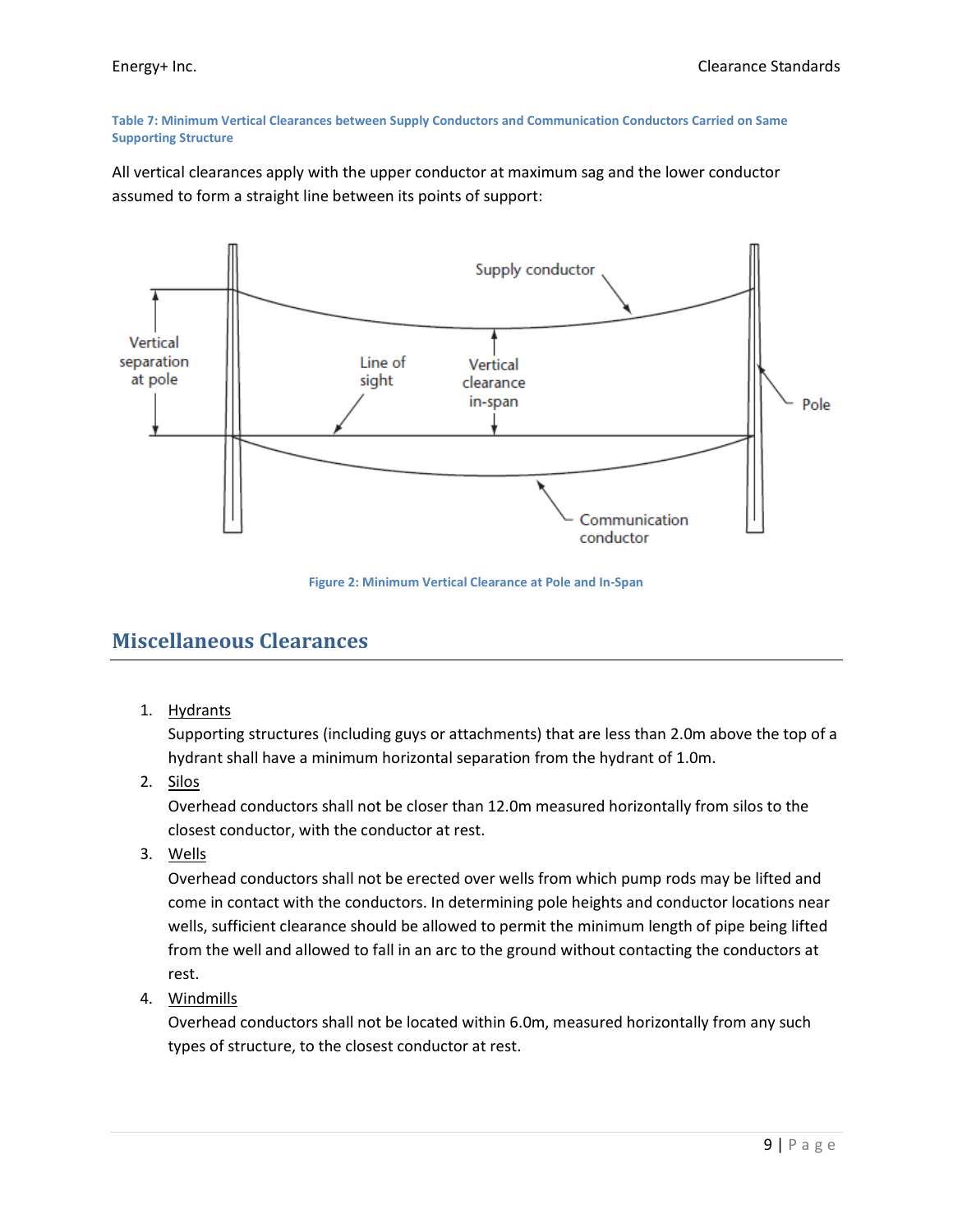### 5. Flagpoles

In determining pole heights and conductor locations near flagpoles, sufficient clearance should be allowed to permit the flagpole to fall in an arc without touching the conductors at rest.

### 6. Waterways

Crossings of waterways must be approved by Transport Canada (both the Coast Guard and Air Services). All conductors should be located a minimum of 10.0m (at maximum conductor sag) above the Ordinary High Water Mark (O.H.W.M.).

### 7. Driveways

All driveways must be located a minimum of 1.5m away from hydro poles, guy and anchors, padmount transformers, etc..

### 8. Trees

Clearances to trees shall be as follows:

#### a. **Underground Powerlines**

The minimum clearance required from the edge of the root ball to the edge of the underground powerline corridor is 1.0m.

#### b. **Electrical Equipment**

When planting near pad mounted equipment:

- i. *Transformers*
	- 3.0m is required in front of door(s) and 1.5m on sides and back.
- ii. *Switchgear*

3.0m is required in the front and back door(s) and 1.5m on the sides.

### c. **Overhead Powerlines**

The required distances between powerlines and trees or shrubs are based on the species of the plant. The species of the plant corresponds to a zone in which it may be planted. Please refer to the Electrical Safety Authority's tree planting guidelines "Planting Under or Around Powerlines and Electrical Equipment" for tree species planting zones.

i. *Low Zone*

The area under the powerlines and extends 4.5m on either side. Trees and/or shrubs planted in this zone should have a maximum mature height and spread of 4.5m.

ii. *Medium Zone*

The area that extends from the outer edge of the Low Zone to a distance of 7.6m on either side of the powerline. The maximum mature height and spread of trees planted in this zone should be 7.6m.

iii. *Tall Zone*

The area that extends from the outer edge of the Medium Zone, extending greater than 7.6m from of the powerline. Any strong and healthy tree may be planted in this zone.

iv. *Base Zone near Hydro Poles* Trees and/or shrubs shall not be placed closer than 3.0m from the base of a hydro pole.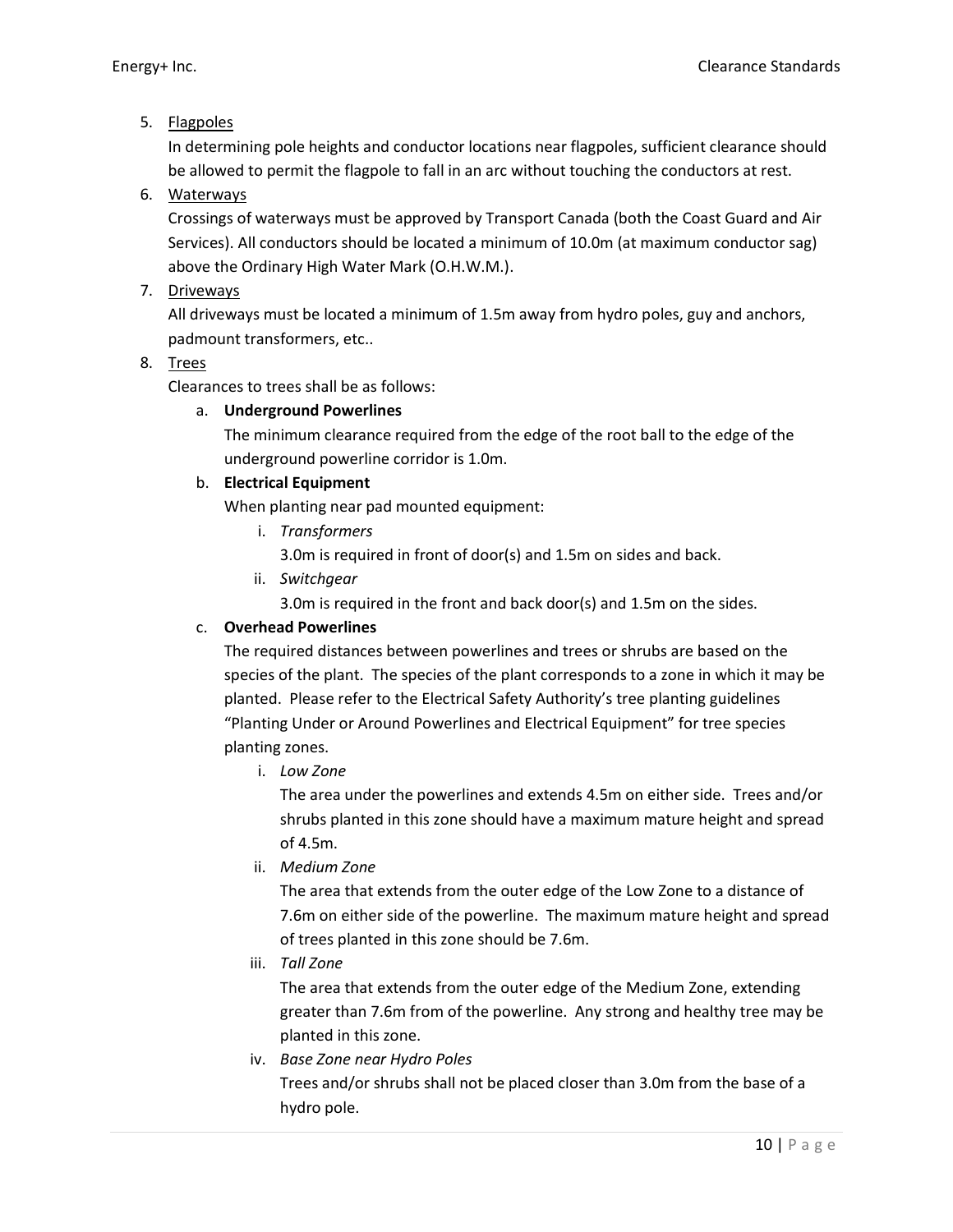

**Figure 3: Tree Planting Zones**

<span id="page-10-1"></span><span id="page-10-0"></span>

**Figure 4: Base Zone near Hydro Poles**